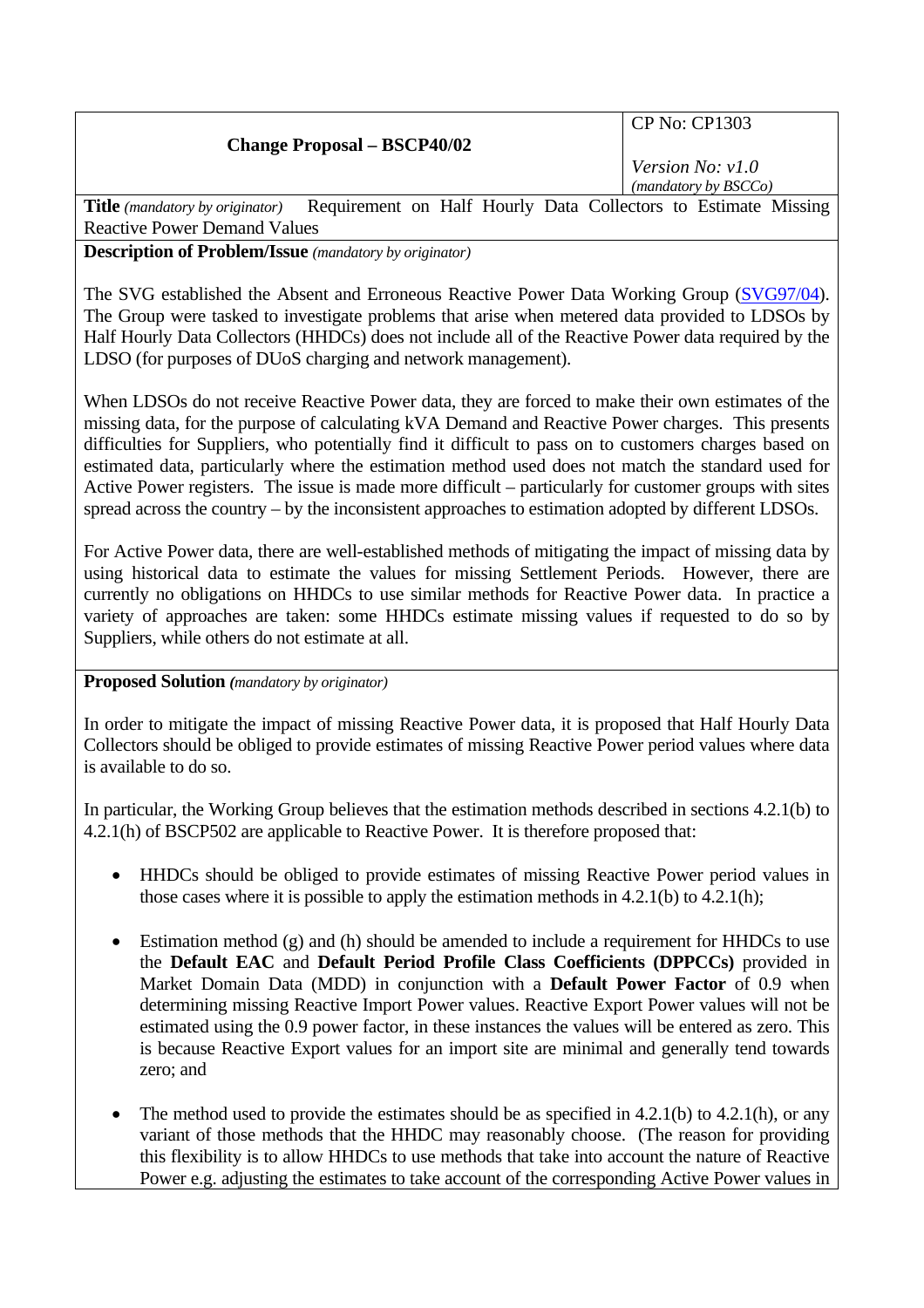the same Settlement Period, where those are available. The methods outlined in 4.2.1(b) to (h) should therefore be seen as a minimum requirement).

**Note:** These estimation requirements will only apply where the Meter Technical Details indicate that the Meter has been configured to record Reactive Power period values, but it has not been possible to read these values from the Meter for one or more Settlement Periods. HHDCs are not required to (and should not) estimate Reactive Power values for Metering Systems that do not have Reactive Power channels defined in the Meter Technical Details.

## **Housekeeping Change:**

In the last paragraph of section 4.2 in BSCP502 v18.0, there is a reference to Appendix 4.7. This should refer to Appendix 4.8, as CP1166 added a new paragraph which moved Appendix 4.7 to Appendix 4.8. We recommend that this change is included within this CP.

**Justification for Change** *(mandatory by originator)* 

The estimation methods defined in section 4.2.1 of BSCP502 have a proven track record of mitigating the impact of missing Active Power data on settlement processes. Extending these methods to Reactive Power (where appropriate to do so) will reduce the impact of missing data on DUoS charging and network management functions, and hence bring benefits to Suppliers, LDSOs and customers.

**To which section of the Code does the CP relate, and does the CP facilitate the current provisions of the Code?** *(mandatory by originator)* 

This CP facilitates the requirement in Section S2.3.1(h) of the BSC that Half Hourly Data Collectors provide "validated metered data and SVA Metering System reports to the relevant Supplier and the relevant Distribution System Operator".

**Estimated Implementation Costs** *(mandatory by BSCCo)* 

The estimated ELEXON implementation cost is 2 man days, which equates to £440

**Configurable Items Affected by Proposed Solution(s)** *(mandatory by originator)* 

BSC Procedure BSCP502 ('Half Hourly Data Collection for SVA Metering Systems Registered in SMRS')

**Impact on Core Industry Documents or System Operator-Transmission Owner Code** *(mandatory by originator)* 

None